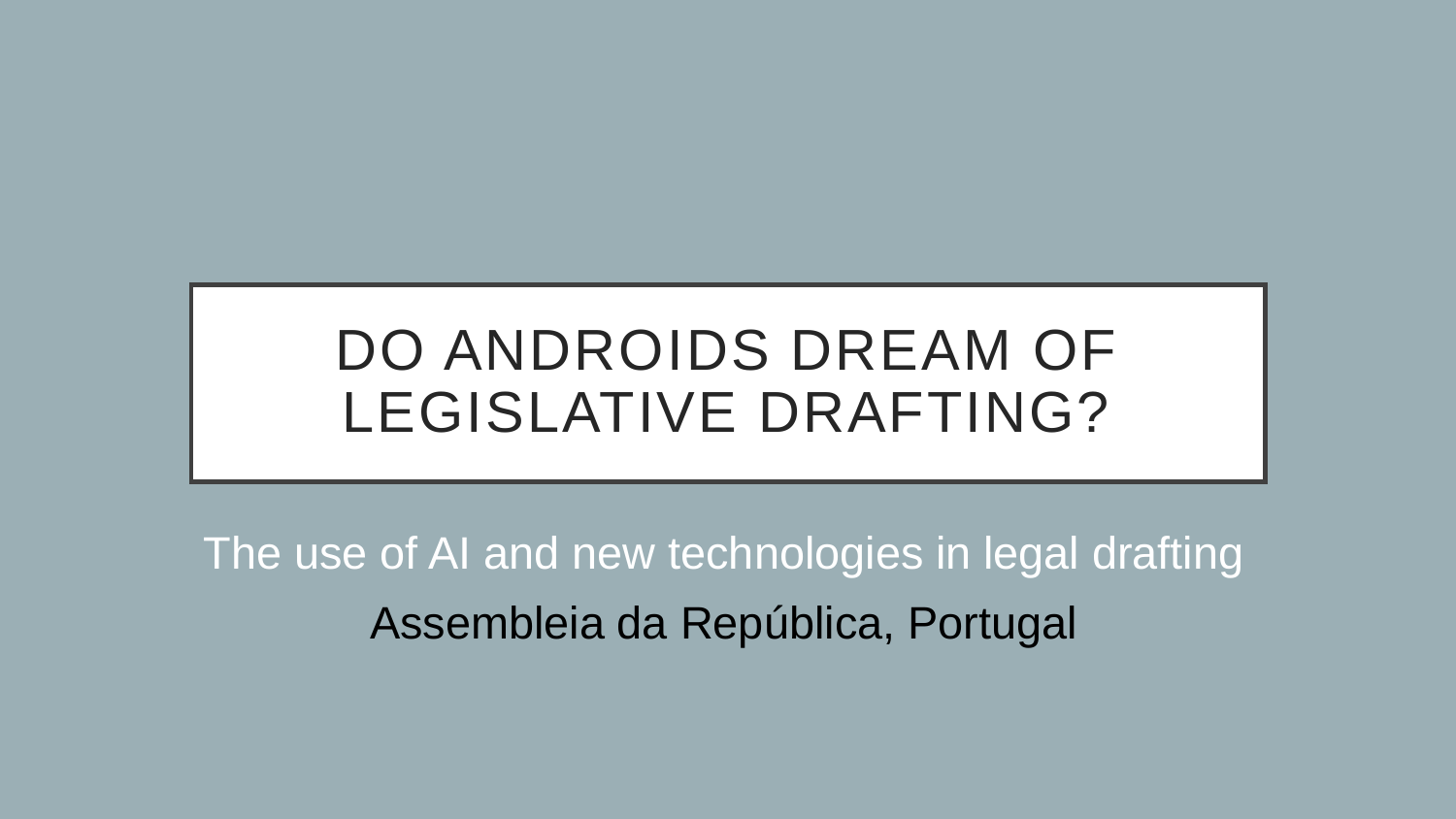## **WORKING GROUP FOR A DIGITAL PARLIAMENT**

• In 2018, this working group presented its final report and in it there is not a single reference to artificial intelligence or natural language processing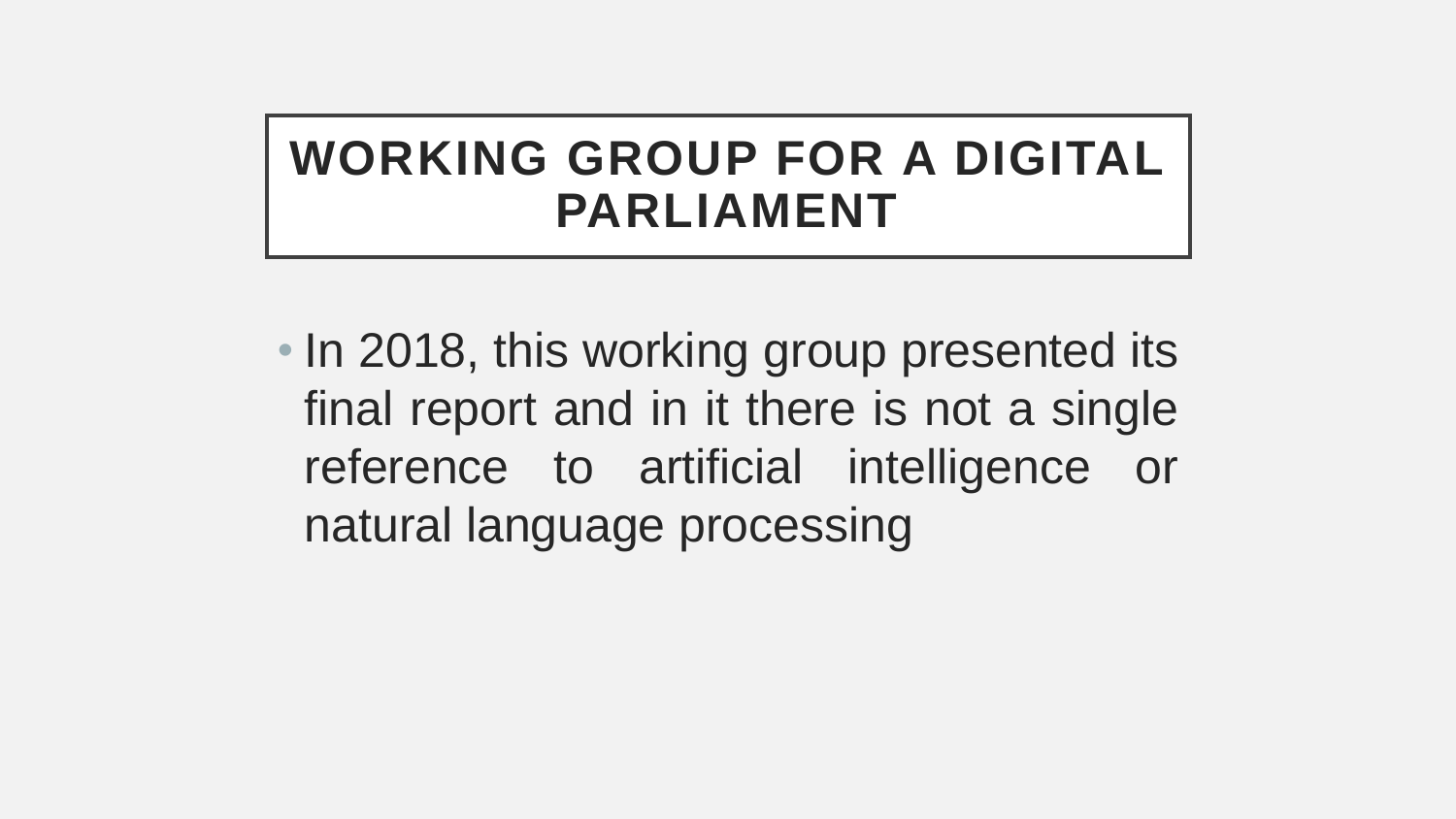#### EUROPEAN CENTER FOR PARLIAMENTARY RESEARCH AND DOCUMENTATION

• There are already three questionnaires concerning artificial intelligence, but the questions are about the existence of committees dealing with this question or the approval of regulation on this matter.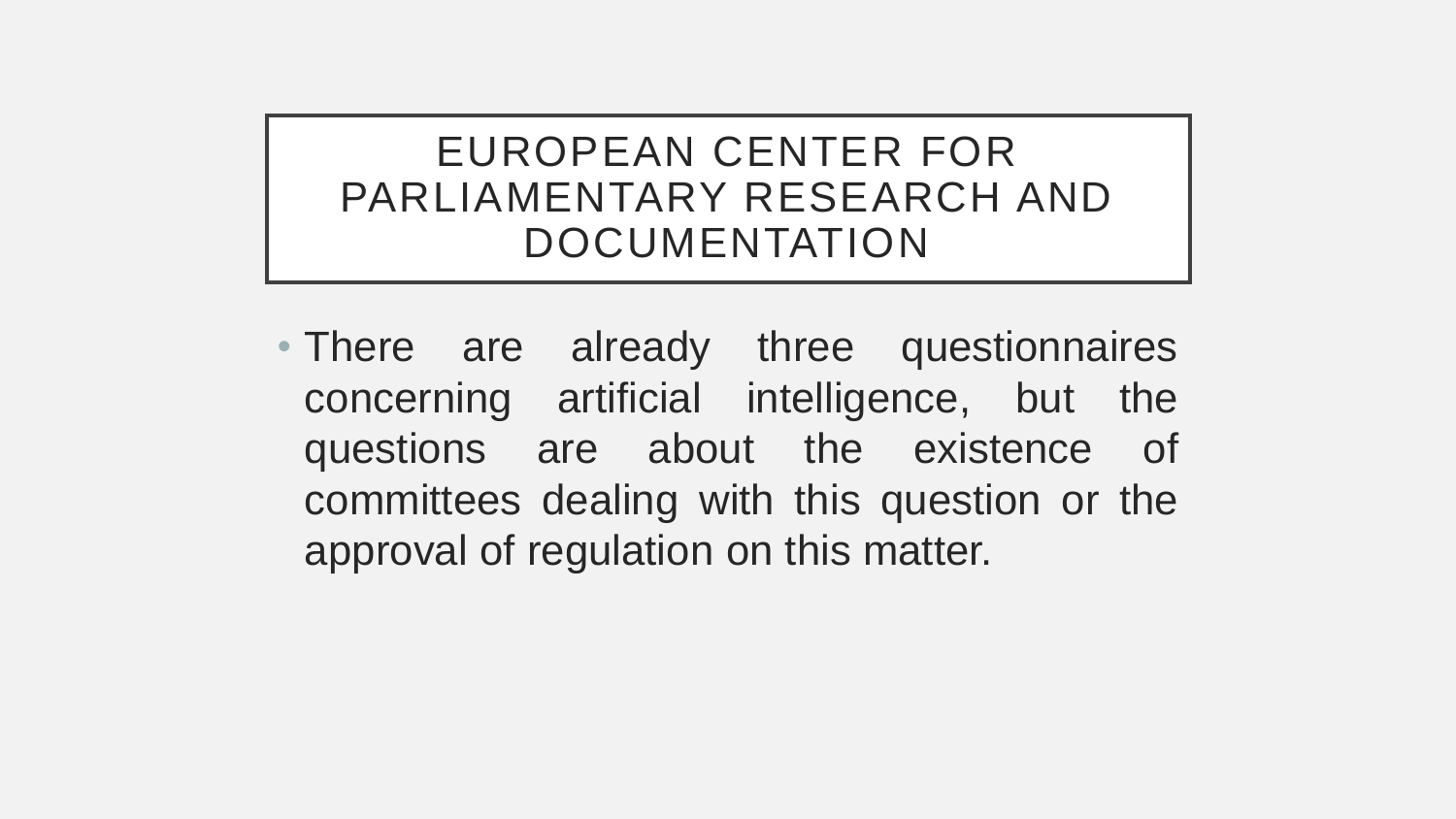#### **PARLIAMENTS BECAME MORE OPEN, ACCESSIBLE AND ENGAGING**

• It's easier for citizens to participate in political life and know what MPs said, wrote and how they voted. On the other hand, digital technologies help parliaments to get more information and to organize it better, which may lead to the approval of better state budgets, better laws and foster a more responsive government.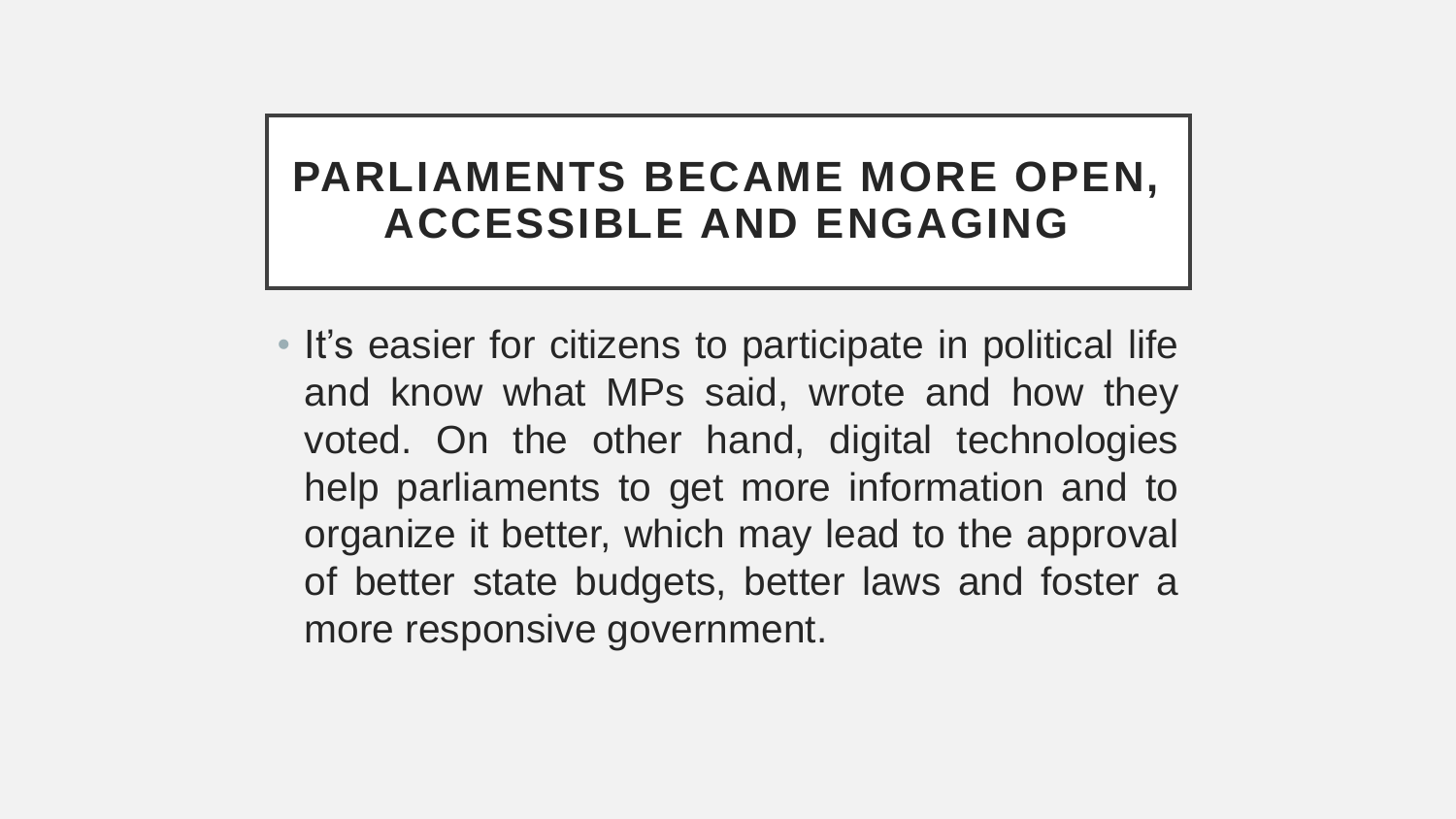#### **WHAT'S NEW ABOUT ARTIFICIAL INTELLIGENCE?**

• It's a question about what benefits parliaments and MPs can get from it and the risks that are involved.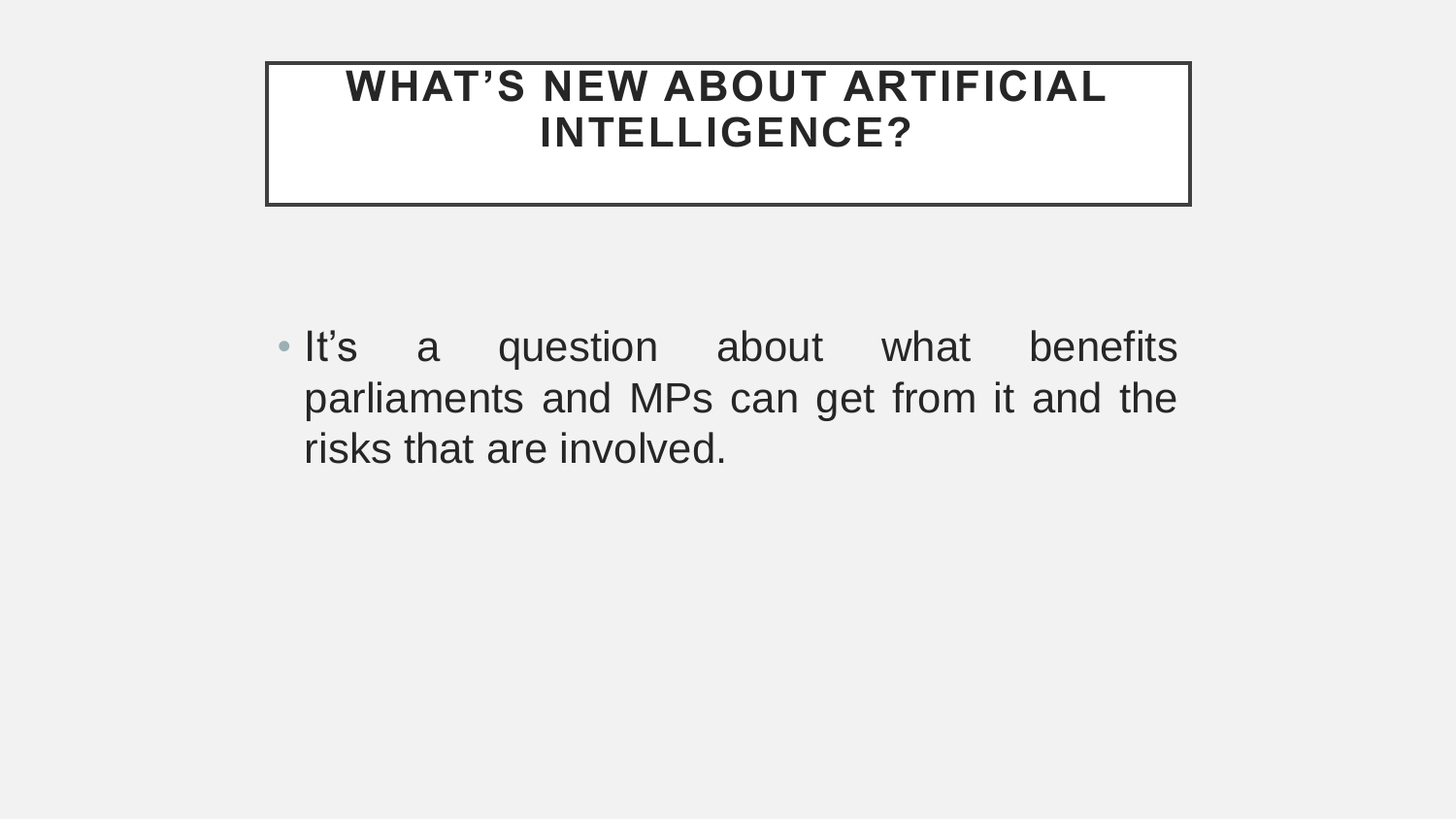#### **ANDROIDS ARE COMING FOR THE WORST PARTS OF OUR JOB**

• AI can provide the relevant legislation in force, analyze court decisions, economic and social statistics, international regulation and provide MPs with all the relevant data. AI may provide decision makers with legal impact assessment, ex ante or ex post, within a reasonable delay and with a great level of accuracy.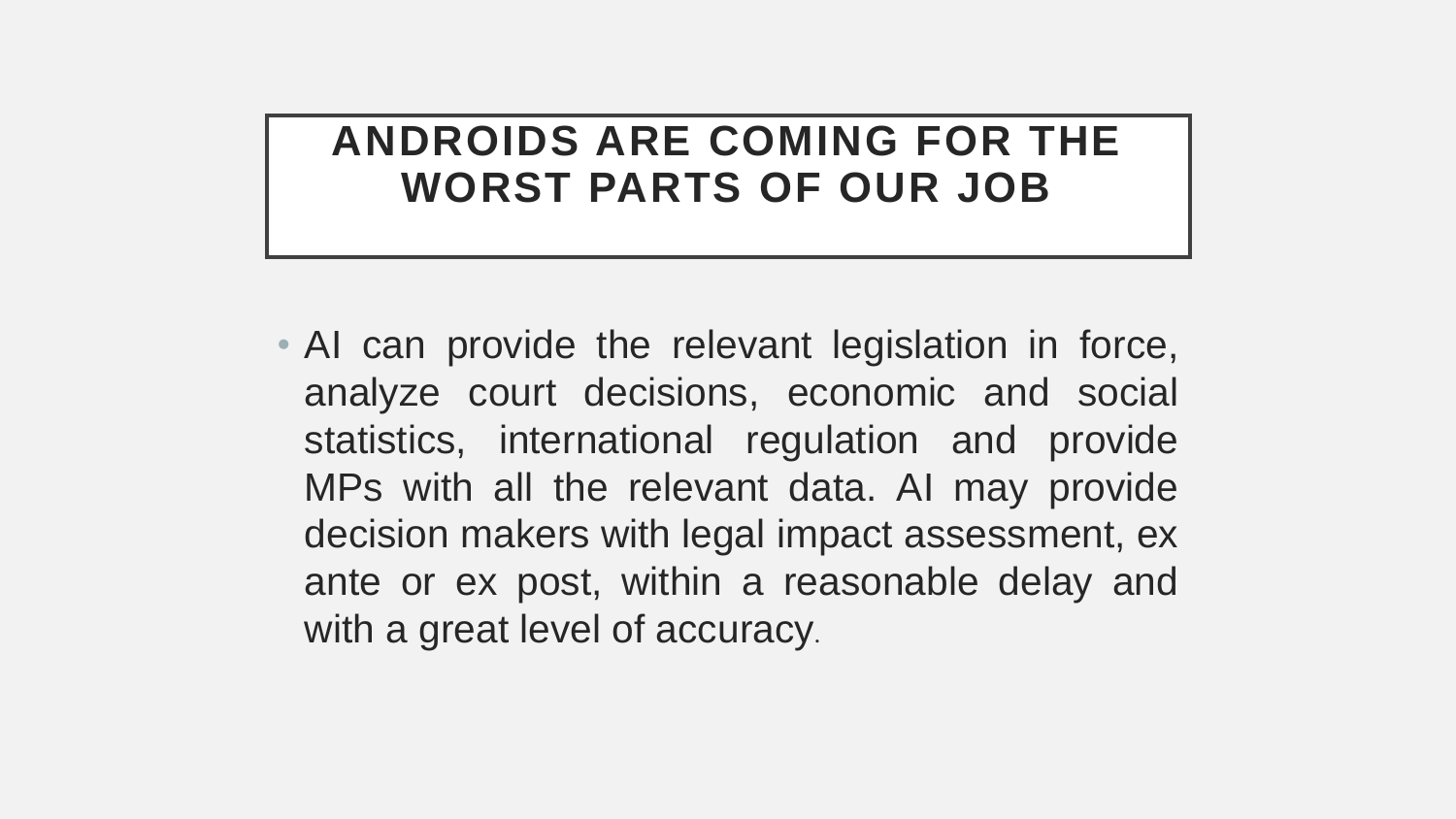### **DO THEY DREAM OF LEGISLATIVE DRAFTING?**

• I don't think that androids will replace humans as legal drafters for the time being or in the foreseeable future. For now, they just may be programmed to dream about it. Whether they will be able to learn from their dreams – or from our dreams, for that matter - remains to be seen.